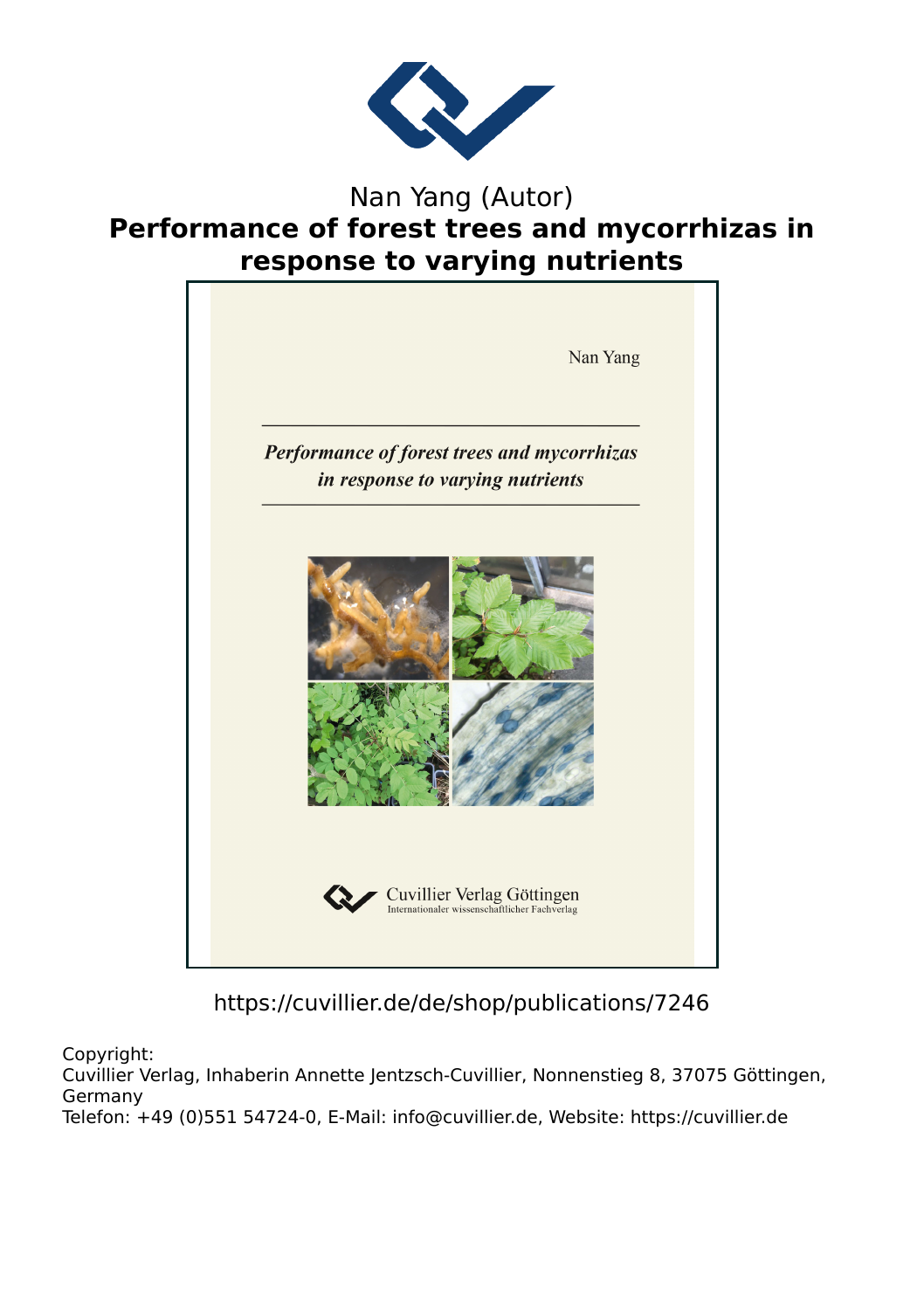

## **Table of contents**

| CHAPTER 2. Impacts of earthworms on nitrogen acquisition from leaf litter                         |
|---------------------------------------------------------------------------------------------------|
|                                                                                                   |
|                                                                                                   |
|                                                                                                   |
|                                                                                                   |
|                                                                                                   |
|                                                                                                   |
|                                                                                                   |
|                                                                                                   |
| 2.3.1. Impact of earthworms on mycorrhizal root colonization and ectomycorrhizal fungal           |
|                                                                                                   |
|                                                                                                   |
| 2.4.1. Earthworms do not affect mycorrhizal colonization but modify EM community                  |
| 2.4.2. Impact of EWs on plant nitrogen acquisition from leaf litter as affected by litter quality |